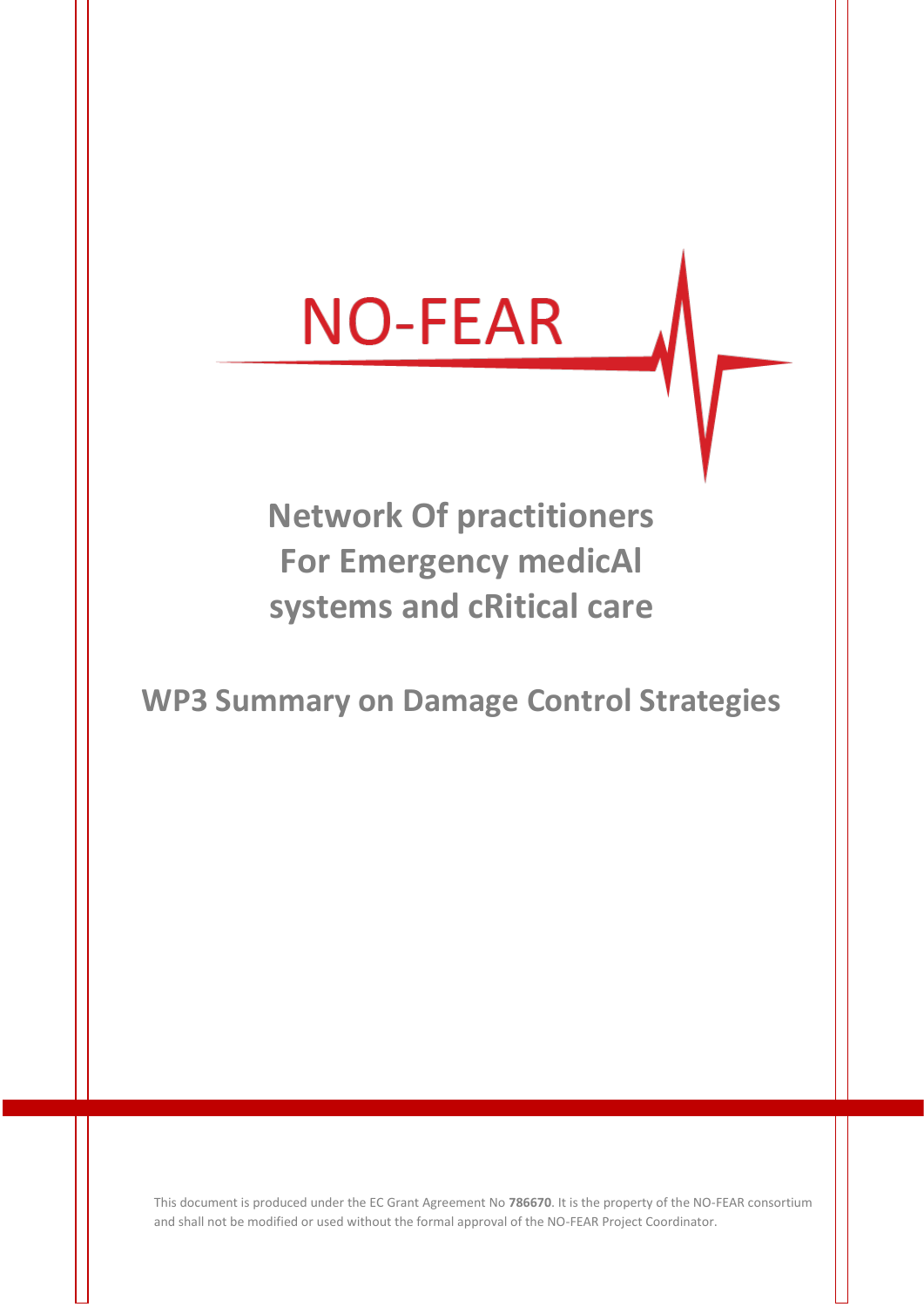



| <b>Project title:</b> | Network Of practitioners For Emergency medicAl systems and cRitical care |                     |                             |  |  |
|-----------------------|--------------------------------------------------------------------------|---------------------|-----------------------------|--|--|
| <b>Project short</b>  | <b>NO-FEAR</b>                                                           | Grant               | 786670                      |  |  |
| name:                 |                                                                          | agreement           |                             |  |  |
|                       |                                                                          | number:             |                             |  |  |
| Author(s):            | Pietro Fransvea, Daniele Gui.                                            |                     |                             |  |  |
| Lead partner:         | Università Cattolica del                                                 | <b>Contributing</b> | TFC Research and Innovation |  |  |
|                       | Sacro Cuore                                                              | partners:           | Limited                     |  |  |
|                       |                                                                          |                     |                             |  |  |
| <b>Work Package</b>   | WP3                                                                      |                     |                             |  |  |
| <b>Dissemination</b>  | Public                                                                   |                     |                             |  |  |
| level:                | Version $1.1 - 08$ <sup>th</sup> June '22                                |                     |                             |  |  |

This publication only reflects the view of the NO-FEAR Consortium or selected participants thereof. Whilst the NO-FEAR Consortium has taken steps to ensure that this information is accurate, it may be out of date or incomplete, therefore, neither the NO-FEAR Consortium participants nor the European Community are liable for any use that may be made of the information contained herein. This document is published in the interest of the exchange of information and it may be copied in whole or in part providing that this disclaimer is included in every reproduction or part thereof as some of the technologies and concepts predicted in this document may be subject to protection by patent, design right or other application for protection, and all the rights of the owners are reserved. The information contained in this document may not be modified or used for any commercial purpose without prior written permission of the owners and any request for such additional permissions should be addressed to the NO-FEAR coordinator. In line with Better Practice Guides, use of the guide is applicable solely at readers discretion.

© Copyright 2022 – All Rights Reserved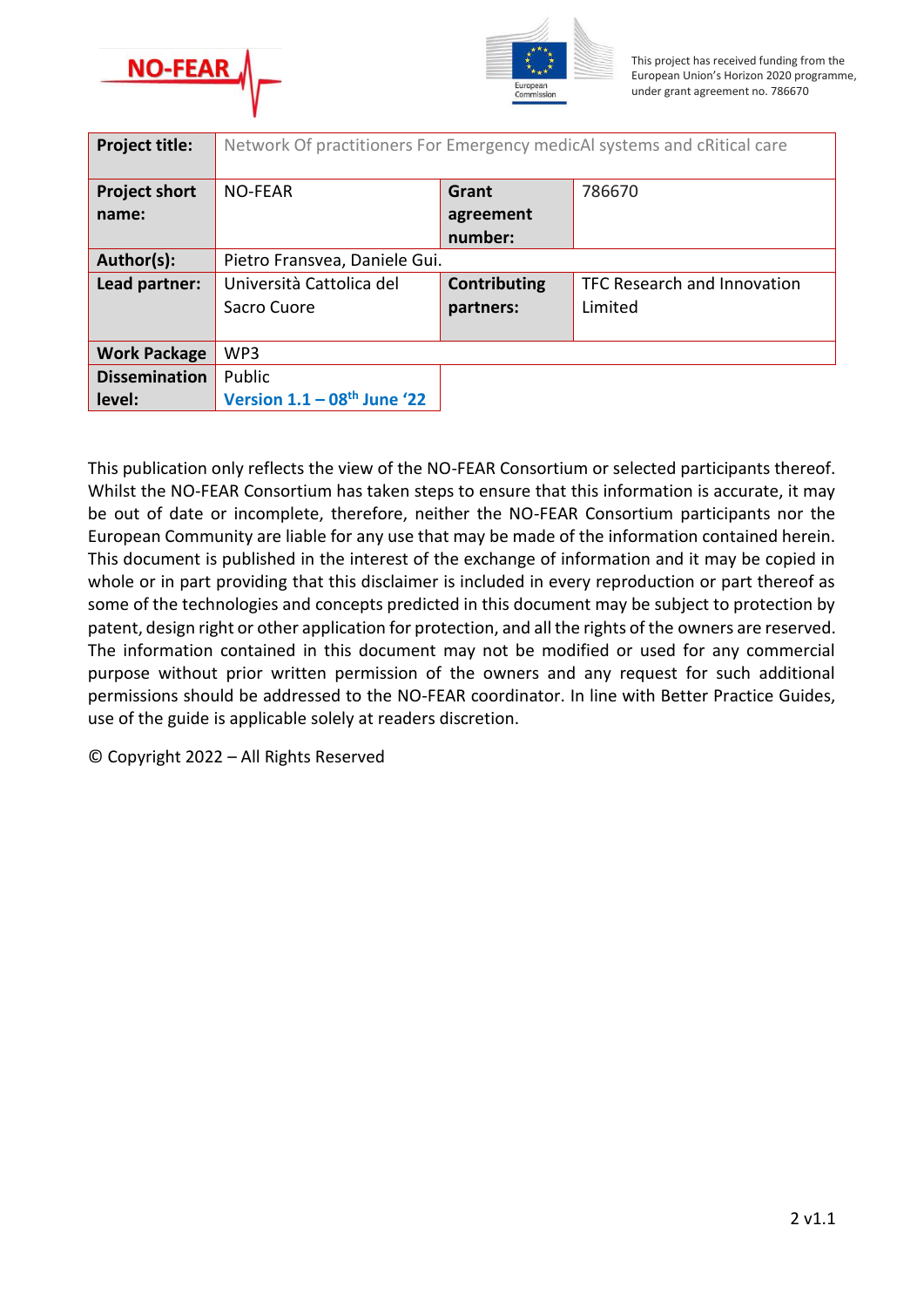



| <b>Table of Content</b> |                                                                                      |  |  |
|-------------------------|--------------------------------------------------------------------------------------|--|--|
| 1.                      |                                                                                      |  |  |
| 2.                      |                                                                                      |  |  |
| 3.                      |                                                                                      |  |  |
| 4.                      |                                                                                      |  |  |
| 5.                      |                                                                                      |  |  |
| 6.                      |                                                                                      |  |  |
| 7.                      | Why it is important to proceed to an attempt at standardizing Damage control (damage |  |  |
|                         |                                                                                      |  |  |
|                         |                                                                                      |  |  |
|                         |                                                                                      |  |  |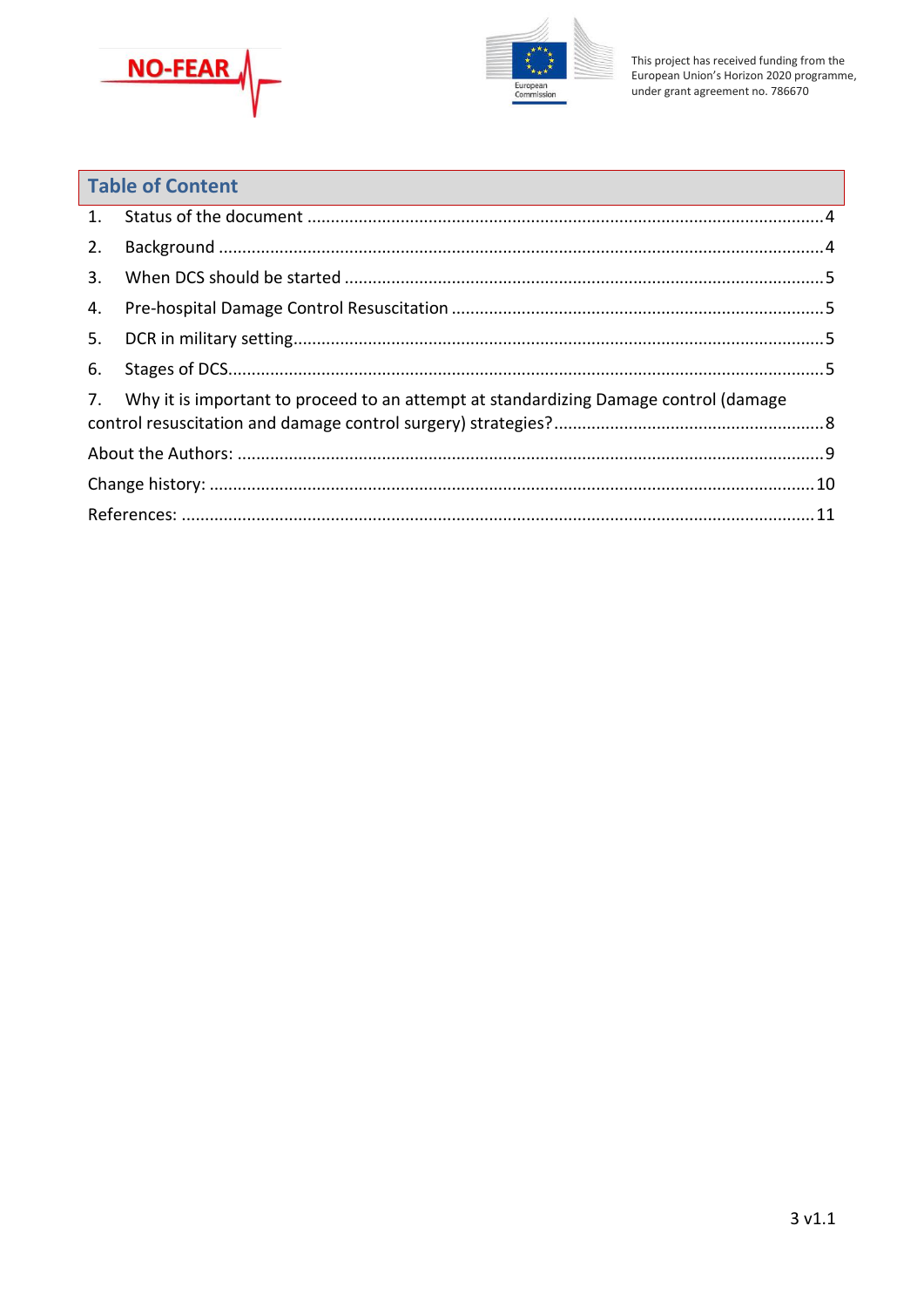



# <span id="page-3-0"></span>**1. Status of the document**

This section contains the status of this document version 1.1 (8<sup>th</sup> June, 2022). Other versions of the document may supersede this document. Version 1.1 included reformatting and editorial changes.

# <span id="page-3-1"></span>**2. Background**

Haemorrhage is the leading cause of preventable death in trauma patient in the first 24 hours. The lethal Triade (Figure 1) is present in the most severely injured patients and is associated with poor outcomes. Its discovery promoted interest in resuscitation strategies that directly target acidosis, hypothermia and coagulopathy. Modern resuscitation after major haemorrhage, therefore, incorporates early haemorrhages control, permissive hypotension and early treatment of anticipated coagulopathy with blood products. In the light of this Damage Control Strategies, this Better Practice Guide document is aimed at limiting the physiological derangement of trauma patients.



Figure 1: Lethal Triade

Damage control strategies includes:

- Damage Control Resuscitation (DCR): is a systematic approach to the management of the trauma patient with severe injuries, that starts in the emergency room, including early blood product transfusion, reduced crystalloid fluid administration and permissive hypotension in order to prevent the lethal Triade.
- Damage Control Surgery (DCS): all available techniques to obtain a rapid control of haemorrhage and contamination and temporary closure, followed by resuscitation in ICU and subsequent re-look and definitive repair once normal physiology has been restored.

Both works in synergy and in parallel. The goal is to restore normal physiology rather than normal anatomy.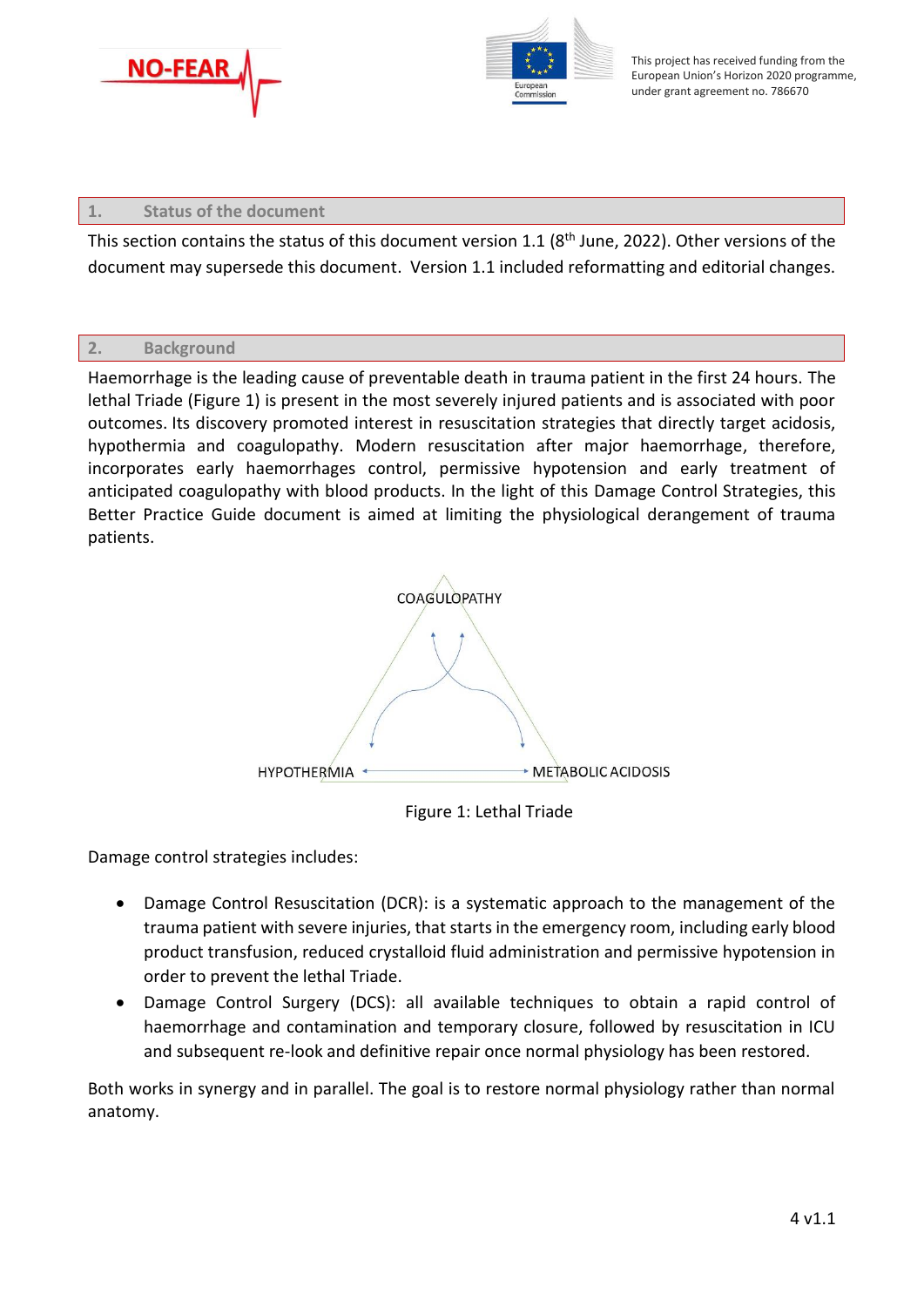

#### <span id="page-4-0"></span>**3. When DCS should be started**

Damage control should be initiated in severely injured patients with multisystem trauma, but there is no absolute, evidence-based prediction models for who would benefit.

Parameters as a guideline for instituting damage control, are as follows:

- Haemodynamically Unstable Patients non-Responsive to the initial Resuscitation Procedure
- $ph \geq 7.2$
- Serum Bicarbonate Level ≥ 15meq/L
- Core Temperature ≥ 34°C
- Transfusion Volume Of Packed RBCs ≥ To 4000ml
- Total Blood Replacement ≥ 5000ml
- Total Fluid Replacement ≥ 12000ml
- Coagulopathy
- Mass casualty situation.

## <span id="page-4-1"></span>**4. Pre-hospital Damage Control Resuscitation**

The Damage Control Resuscitation is based on three key points:

- Scoop and run.
- Control bleeding source: Tourniquet's, compression, Foley's catheters.
- Decrease crystalloid administration.

# <span id="page-4-2"></span>**5. DCR in military setting**

In the setting of combat or remote and resource-limited environment, several other concerns influence management decisions as such:

Combat casualty care must take into consideration pre-hospital interventions, location, triage, supply, personnel, transportation, security, and operational conditions specific to theatres of conflict. Of the 4,596 combat deaths reported in COL Brian Eastridge's 2012 review Death on the Battlefield, 976 casualties died with injuries that an expert panel classified as potentially survivable, and the vast majority of these deaths—just over 90%—were secondary to uncontrolled haemorrhage. In the light of this DCR in military setting focuses on improving methods to control severe bleeding and to provide sufficient fluids and blood products to stabilize the injured casualty in the pre-hospital setting.

## <span id="page-4-3"></span>**6. Stages of DCS**

## **STAGE 1**: **Patient selection**:

- Hemodynamical instability and hypothermia
- Metabolic instability
- Coagulopathy
- Massive blood transfusion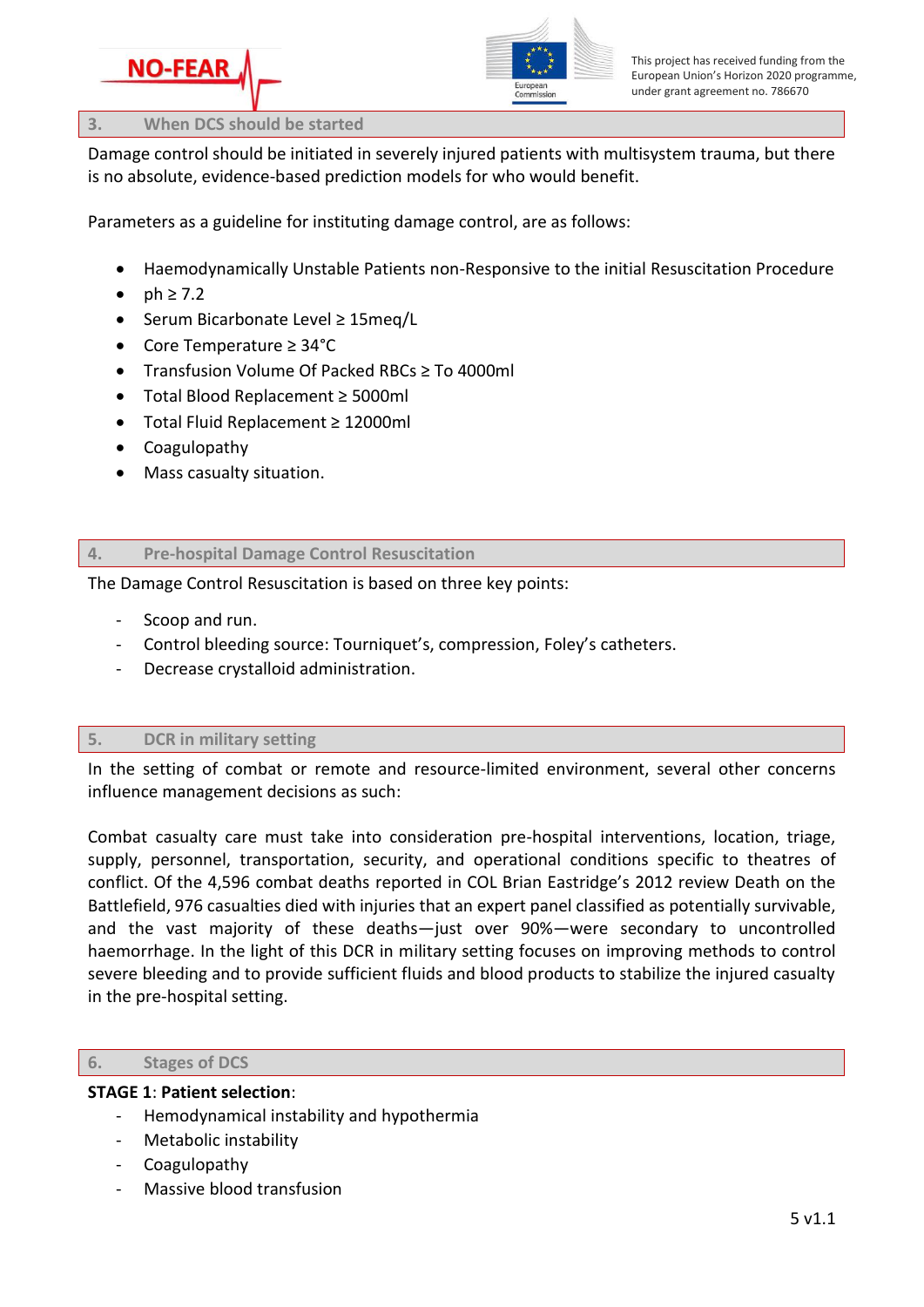



- Operating time in unstable patient aim < 60 min
- Multiple and complex injuries
- Mass casualties/multiple P1 patients
- Minimal resources.

# **STAGE 2: Operative haemorrhage and contamination control**:

*Pre-operative:*

- Adequate communication with anesthesia
- Adequate communication with nursing team
- Prepare special instruments: sternotomy, thoracotomy, vascular instrument, vascular trolley, GIA or TIA staples, Harmonic or Ligasure devices
- Order blood and blood products.

## *Prepare theatre:*

- Warm theatre
- Cell-saving devices
- Prepare hybrid theatre, if available.

# *Haemorrhage control:*

# $\rightarrow$  4 quadrant packing

In patient with witness arrest or pre arresting

- $\rightarrow$  Aortic cross clamping: Thoracic or abdominal hiatus
- $\rightarrow$  REBOA or trans-arterial catheterization
- Arrest all venous and arterial bleeding
	- → Arterial bleeding: shunted, ligated, repair
	- $\rightarrow$  Venous bleeding: packing or ligation
- Occlusion of inflow into bleeding organ
	- $\rightarrow$  Pringle in livers

Intra-operative or post-operative catheter-directed embolization.

# *Control of contamination:*

Multiple visceral and or vascular injuries: "clip and drop"

 $\rightarrow$  Stapler devices or simple suturing

 $\rightarrow$  Biliary and genitourinary injuries can be temporized by external drainage: T-tube or ureterostomy

Pancreatic injuries should be widely drained and packed.

## *Temporary abdominal closure:*

- $\rightarrow$  bogotà bag
- $\rightarrow$  negative pressure therapy closure.

# **STAGE 3: Physiological restoration in the ICU**:

- Restoration of the body temperature
- Optimization of oxygen delivery
- Correction of coagulation
- Physiologic endpoints improvement
- Early identification of complications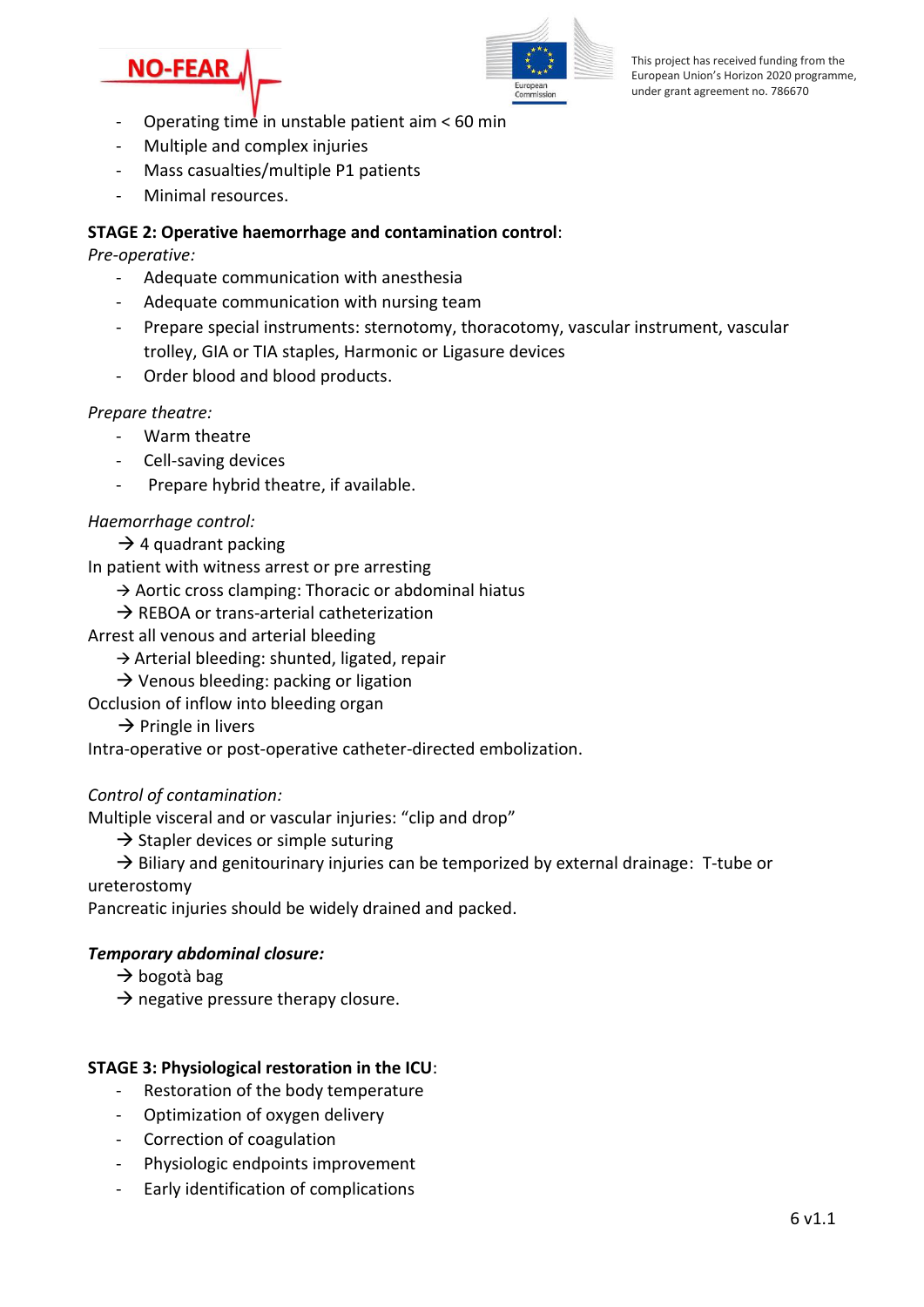



- Complete secondary and tertiary survey.
- -

# **STAGE 4: Definitive surgery**:

*Timing:*

- Injury sustained and pattern of injury
- Early (24-48 hours): vascular shunts, proximal bowel injuries
- Later (48-72 hours): packing for liver injuries once coagulopathy has settled
- Physiological stability
- Adjunctive procedure.

## *Re-look laparotomy:*

- Planned
- On demand.

# **STAGE 5: Abdominal wall closure**:

*Delayed primary abdominal closure:*

- Intra-operative findings
- High intra-abdominal pressures.

## *Secondary abdominal closure:*

- Vacuum assisted closure: KCI-ABThera
- Skin-closure only
- Grafts using Vicryl mesh
- Biological meshes: Human (AlloDerm) or porcine (Permacol)
- Split-thickness skin grafts
- Wittmann patch: Velcro-like sheets that are pressed together to secure closure and peeled apart for abdominal re-entry
- Mesh mediated traction
- Large Hernias: component separation and flap reconstruction.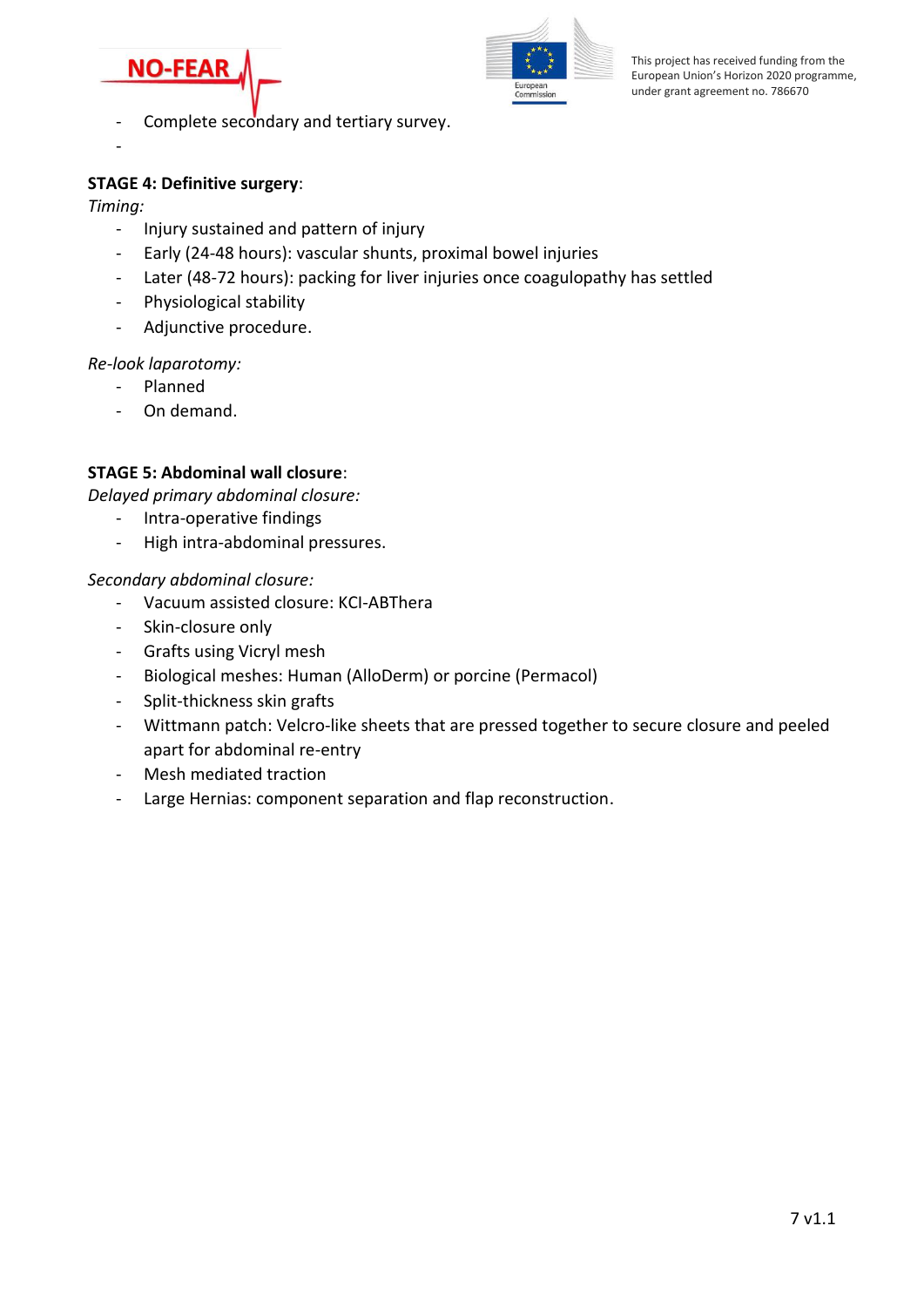



<span id="page-7-0"></span>**7. Why it is important to proceed to an attempt at standardizing Damage control (damage control resuscitation and damage control surgery) strategies?**

Modern damage control combines principles of Damage control surgery (DCS) and Damage control resuscitation (DCR) to achieve a management strategy in surgical patients suffering from lifethreatening metabolic derangements as those present in posttraumatic and major emergency and some mass emergency patients. Even though damage control strategies were first described over 80 years ago, the acquisition of these concepts into routine emergency practice has been very slow in adoption and is still not known and practiced in many realities. Damage control approach when used correctly can improve survival in previously unsalvageable patients; when used incorrectly, it can subject patients to imprudent risk and contribute to morbidity. The impact of standardized protocols existing in the experience from the US have shown a definitive benefit for better survival and shorter hospital stay.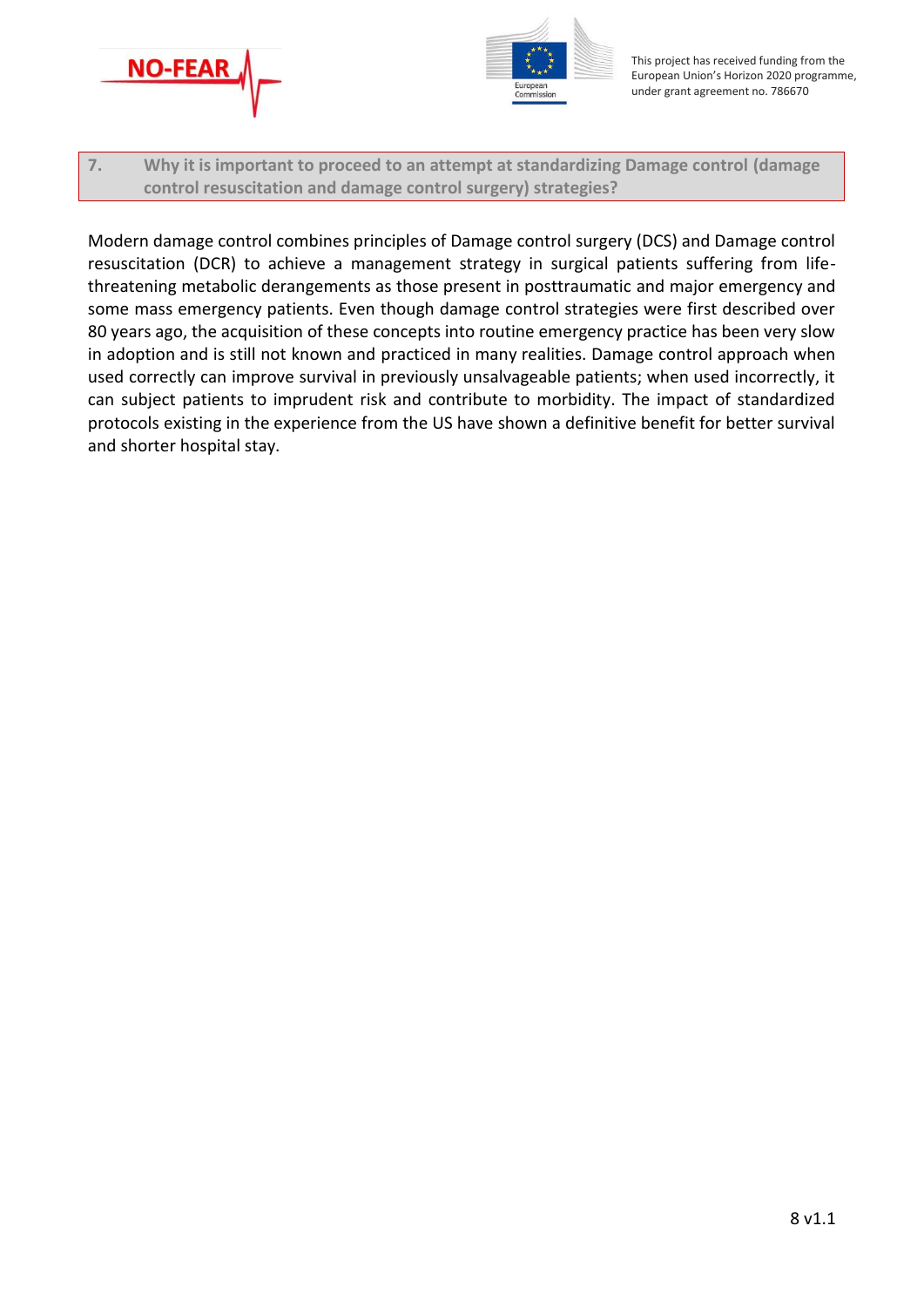



#### <span id="page-8-0"></span>**About the Authors:**

#### **Doctor Pietro Fransvea, MD**



Pietro Fransvea is a Trauma and Acute Care surgeon at Fondazione Policlinico Universitario A. Gemelli IRCCS, Rome and a PhD candidate at Catholic University of Sacred Heart.

Since the first years of medicine, he devoted himself to surgery and especially to acute care and trauma. He improved his knowledge and training attending the Trauma Centre of the University of Maryland and the Trauma Centre of Tygerberg Hospital in Cape Town. Over the years, he has also been interested in the management of surgical patients in the context of the mass casualties and therefore of everything related to the damage control strategy. His main research fields of interest are: trauma pathophysiology and management, acute care surgery, minimally invasive surgical and endovascular approaches, trauma system organizations and infection in surgery.

## **Professor Daniele Gui, MD.**



Daniele Gui has been Director of the Department of Emergency Surgery and Trauma of the Policlinico Gemelli up to 2019. He is an emergency surgeon from 1973, belongs to the ACS, AAST, and numerous other scientific societies. He is an Associate Professor of the Italian Center for Research (CNR). Independently from his academic career, he has dedicated his interest and time to European funded research in the Security Sector. From 1990, he set up a European Medical Security Group and participated as responsible to FP6/FP7/Horizon 2020 projects in crisis management, trauma and mass casualty incidents, CBRNe response, hospital organization, hospital cybersecurity issues and ethical issues. The group is composed of 10 experts.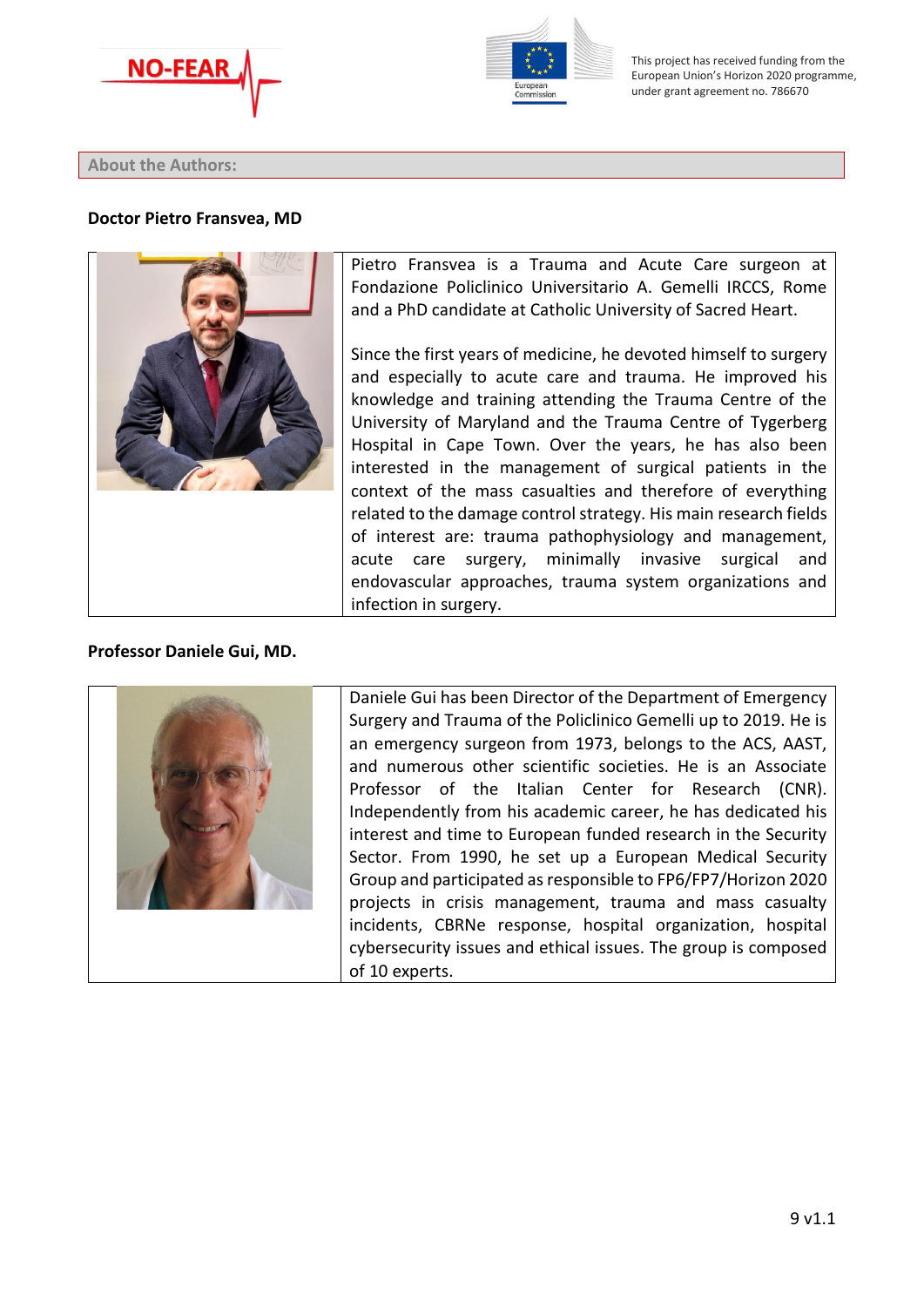



<span id="page-9-0"></span>**Change history:** 

| <i><b>Issue</b></i> | Author(s)           | Organisation                     | Issue Date                |
|---------------------|---------------------|----------------------------------|---------------------------|
| 1.0                 | Pietro Fransvea,    | <b>UCSC</b>                      | $29th$ June 2021          |
|                     | Daniele Gui         | <b>UCSC</b>                      |                           |
| 1.1                 | Pietro Fransvea     | <b>UCSC</b>                      | 8 <sup>th</sup> June 2022 |
|                     | Rachele Brancaleoni |                                  |                           |
|                     | Tom Flynn           | TFC Research and Innovation Ltd. |                           |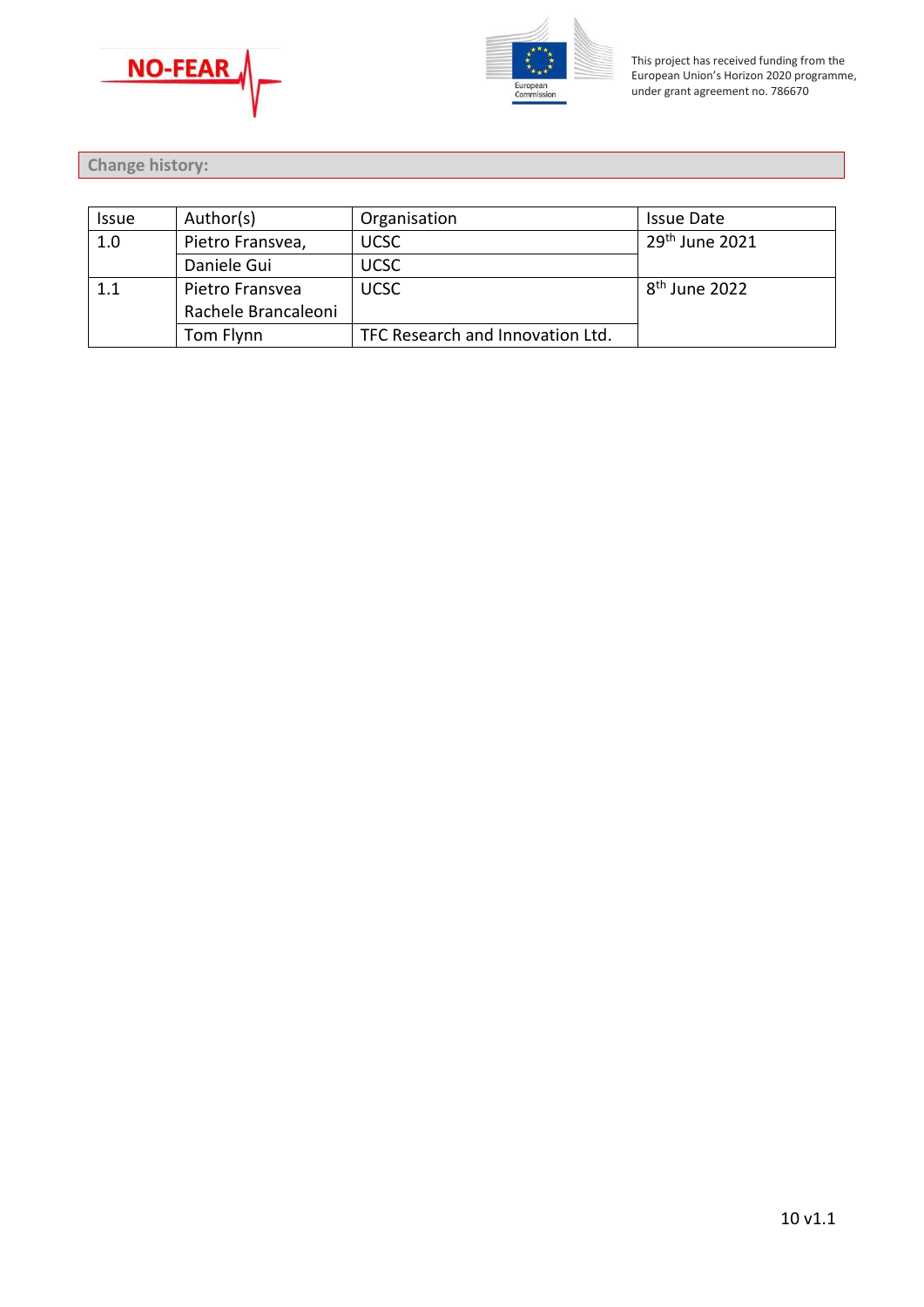



#### <span id="page-10-0"></span>**References:**

- Cole E, Weaver A, Gall L, et al. A Decade of Damage Control Resuscitation: New Transfusion Practice, New Survivors, New Directions. *Ann Surg*. 2021;273(6):1215-1220. doi:10.1097/SLA.0000000000003657
- Lamb CM, MacGoey P, Navarro AP, Brooks AJ. Damage control surgery in the era of damage control resuscitation. *Br J Anaesth*. 2014;113(2):242-249. doi:10.1093/bja/aeu233
- Roberts DJ, Bobrovitz N, Zygun DA, et al. Indications for Use of Damage Control Surgery in Civilian Trauma Patients: A Content Analysis and Expert Appropriateness Rating Study. *Ann Surg*. 2016;263(5):1018-1027. doi:10.1097/SLA.0000000000001347
- Roberts DJ, Bobrovitz N, Zygun DA, et al. Evidence for use of damage control surgery and damage control interventionsin civilian trauma patients: a systematic review. *World J Emerg Surg*. 2021;16(1):10. Published 2021 Mar 11. doi:10.1186/s13017-021-00352-5
- Roberts DJ, Bobrovitz N, Zygun DA, et al. Indications for use of damage control surgery and damage control interventions in civilian trauma patients: A scoping review. *J Trauma Acute Care Surg*. 2015;78(6):1187-1196. doi:10.1097/TA.0000000000000647
- Roberts DJ, Ball CG, Feliciano DV, et al. History of the Innovation of Damage Control for Management of Trauma Patients: 1902-2016. Ann Surg. 2017;265(5):1034-1044. doi:10.1097/SLA.0000000000001803
- Hynes AM, Geng Z, Schmulevich D, et al. Staying on Target: Maintaining a Balanced Resuscitation During Damage Control Resuscitation Improves Survival [published online ahead of print, 2021 Apr 24]. *J Trauma Acute Care Surg*. 2021;10.1097/TA.0000000000003245. doi:10.1097/TA.0000000000003245
- Harvin JA, Sharpe JP, Croce MA, et al. Better understanding the utilization of damage control laparotomy: A multi-institutional quality improvement project. *J Trauma Acute Care Surg*. 2019;87(1):27-34. doi:10.1097/TA.0000000000002288
- Undurraga Perl VJ, Leroux B, Cook MR, et al. Damage-control resuscitation and emergency laparotomy: Findings from the PROPPR study. *J Trauma Acute Care Surg*. 2016;80(4):568- 575. doi:10.1097/TA.0000000000000960
- Eastridge BJ, Mabry RL, Seguin P, et al. Death on the battlefield (2001-2011): Implications for the future of combat casualty care. J Trauma Acute Care Surg, 2012. 73(6 Suppl 5): p. S431- 7
- Beldowicz BC. The Evolution of Damage Control in Concept and Practice. Clin Colon Rectal Surg. 2018 Jan;31(1):30-35. doi: 10.1055/s-0037-1602177. Epub 2017 Dec 19. PMID: 29379405; PMCID: PMC5787400.
- Loftus TJ, Efron PA, Bala TM, Rosenthal MD, Croft CA, Walters MS, Smith RS, Moore FA, Mohr AM, Brakenridge SC. The impact of standardized protocol implementation for surgical damage control and temporary abdominal closure after emergent laparotomy. J Trauma Acute Care Surg. 2019 Apr;86(4):670-678. doi: 10.1097/TA.0000000000002170. PMID: 30562327; PMCID: PMC6433520.
- [https://jts.amedd.army.mil/:](https://jts.amedd.army.mil/) The mission of the Joint Trauma System (JTS) is to improve trauma readiness and outcomes through evidence-driven performance improvement.